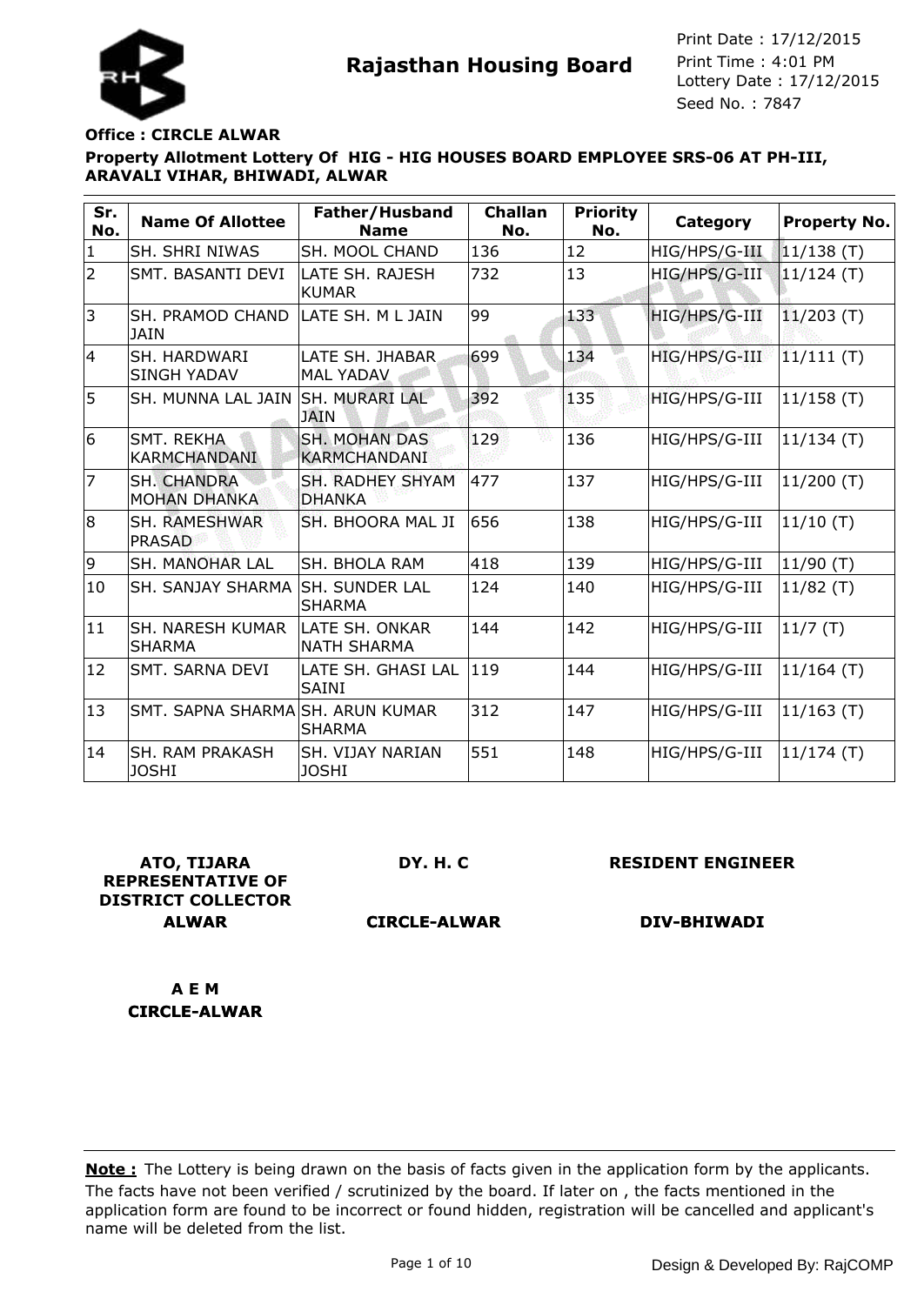

### **Office : CIRCLE ALWAR**

# **Property Allotment Lottery Of HIG - HIG HOUSES BOARD EMPLOYEE SRS-06 AT PH-III, ARAVALI VIHAR, BHIWADI, ALWAR**

| Sr.<br>No. | <b>Name Of Allottee</b>                   | Father/Husband<br><b>Name</b>        | <b>Challan</b><br>No. | <b>Priority</b><br>No. | <b>Category</b> | <b>Property No.</b> |
|------------|-------------------------------------------|--------------------------------------|-----------------------|------------------------|-----------------|---------------------|
| 15         | <b>SH. SURESH KUMAR</b>                   | SH. TAHEEL<br>MANGHNANI              | 369                   | 149                    | HIG/HPS/G-III   | $11/103$ (T)        |
| 16         | <b>SH. RUPESH TIWARI</b>                  | LATE SH. S. N.<br><b>TIWARI</b>      | 240                   | 150                    | HIG/HPS/G-III   | $11/85$ (T)         |
| 17         | SH. KISHAN LAL JAT                        | <b>SH. CHITAR LAL JAT</b>            | 446                   | 151                    | HIG/HPS/G-III   | $11/199$ (T)        |
| 18         | SH. UMMED ALI                             | <b>SH. ASRAPH KHAN</b>               | 177                   | 152                    | HIG/HPS/G-III   | $11/184$ (T)        |
| 19         | <b>SH. RAM CHARAN</b><br> HARIJAN         | SH. KISHORI LAL                      | 798                   | 153                    | HIG/HPS/G-III   | $11/162$ (T)        |
| 20         | ISH. DUUGGAN RAM.                         | <b>SH. DHANESH</b>                   | 348                   | 155                    | HIG/HPS/G-III   | $11/128$ (T)        |
| 21         | <b>SH. GOVIND NATANI</b>                  | <b>SH. JAGMOHAN</b><br><b>NATANI</b> | 668                   | 158                    | HIG/HPS/G-III   | $11/149$ (T)        |
| 22         | SH. GHASI LAL MALI                        | ISH. RAMCHAND MALI 481               |                       | 159                    | HIG/HPS/G-III   | $11/159$ (T)        |
| 23         | <b>SH. HARVANS LAL</b><br><b>KUNDARA</b>  | SH. MOHAN LAL<br><b>KUNDARA</b>      | 168                   | 160                    | HIG/HPS/G-III   | 11/147(T)           |
| 24         | <b>BABU LAL MEENA</b>                     | SH. KISHAN MEENA                     | 365                   | 161                    | HIG/HPS/G-III   | $11/102$ (T)        |
| 25         | SH. JINESH SHARMA                         | <b>SH. BABU LAL</b><br><b>SHARMA</b> | 53                    | 162                    | HIG/HPS/G-III   | 11/112(T)           |
| 26         | ISH. OM PRAKASH                           | LATE SH. BODU RAM                    | 649                   | 163                    | HIG/HPS/G-III   | $11/114$ (T)        |
| 27         | SH. MAHENDRA<br><b>SINGH KATARA</b>       | SH. BASANT LAL<br><b>KATARA</b>      | 435                   | 167                    | HIG/HPS/G-III   | $11/151$ (T)        |
| 28         | <b>SH. SURESH KUMAR</b><br><b>GANGWAL</b> | SH. ISHWAR LAL JI<br><b>GANGWAL</b>  | 151                   | 170                    | HIG/HPS/G-III   | 11/77(T)            |
| 29         | <b>SH. ROOP NARAYAN</b>                   | SH. DHANNA RAM                       | 453                   | 171                    | HIG/HPS/G-III   | $11/152$ (T)        |
| 30         | <b>SH. RAM MURTI</b><br><b>SHUKLA</b>     | LATE SH. RAM<br><b>LAKHAN SHUKLA</b> | 175                   | 173                    | HIG/HPS/G-III   | 11/105(T)           |

**ATO, TIJARA REPRESENTATIVE OF DISTRICT COLLECTOR ALWAR**

**DY. H. C**

**RESIDENT ENGINEER**

**CIRCLE-ALWAR**

**DIV-BHIWADI**

**A E M CIRCLE-ALWAR**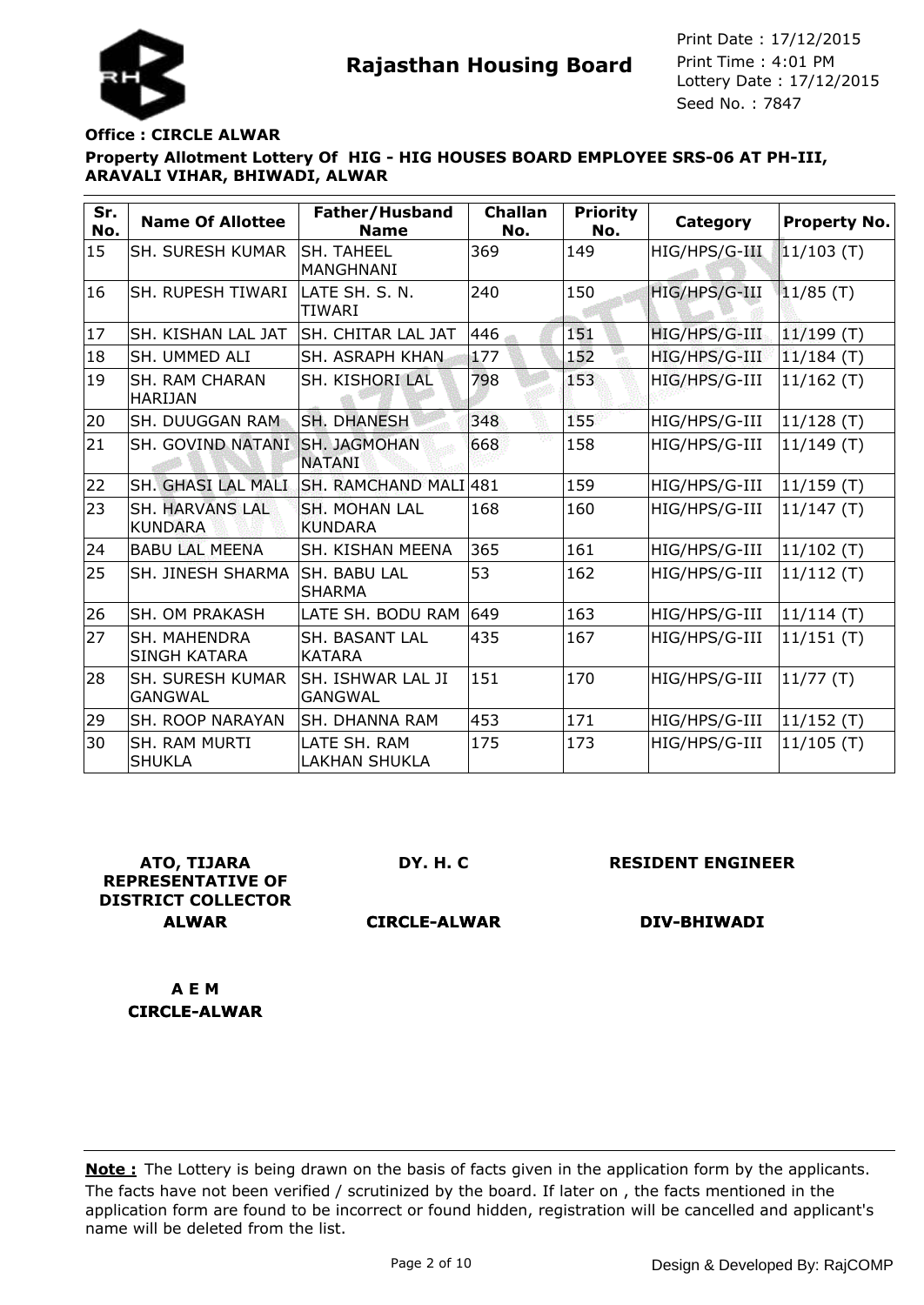



### **Office : CIRCLE ALWAR**

### **Property Allotment Lottery Of HIG - HIG HOUSES BOARD EMPLOYEE SRS-06 AT PH-III, ARAVALI VIHAR, BHIWADI, ALWAR**

| Sr.<br>No. | <b>Name Of Allottee</b>                   | Father/Husband<br><b>Name</b>            | <b>Challan</b><br>No. | <b>Priority</b><br>No. | Category      | <b>Property No.</b> |
|------------|-------------------------------------------|------------------------------------------|-----------------------|------------------------|---------------|---------------------|
| 31         | <b>SH. MADAN MOHAN</b><br><b>CHOUDHRY</b> | SH. KALYAN MAL<br><b>CHOUDHARY</b>       | 574                   | 174                    | HIG/HPS/G-III | $11/78$ (T)         |
| 32         | <b>SH. VIKRAM SINGH</b>                   | LATE SH. JAGAT<br><b>SINGH</b>           | 472                   | 175                    | HIG/HPS/G-III | $11/173$ (T)        |
| 33         | SMT. NEERAJ<br><b>SHARMA</b>              | <b>SH. SURESH CHAND</b><br><b>SHARMA</b> | 171                   | 176                    | HIG/HPS/G-III | $11/186$ (T)        |
| 34         | ISH. RAJENDRA<br><b>KUMAR SHARMA</b>      | <b>SH. POORAN MAL</b><br><b>MISHRA</b>   | 633                   | 177                    | HIG/HPS/G-III | $11/9$ (T)          |
| 35         | SH. BACHCHAN<br><b>SINGH</b>              | SH. KHIM SINGH                           | 797                   | 179                    | HIG/HPS/G-III | $11/201$ (T)        |
| 36         | SH. DEVI SINGH<br><b>SISODAYA</b>         | <b>SH. NATHU SINGH</b><br><b>SISODIA</b> | 164                   | 180                    | HIG/HPS/G-III | $11/185$ (T)        |
| 37         | SH. ISHWAR LAL<br><b>KUMAWAT</b>          | SH. HANUMAN SHAI<br><b>KUMAWAT</b>       | 467                   | 181                    | HIG/HPS/G-III | 11/79(T)            |
| 38         | <b>SMT. MUKTA ARORA</b>                   | SH. SANJAY ARORA,                        | 774                   | 182                    | HIG/HPS/G-III | $11/155$ (T)        |
| 39         | <b>SH. SUMAN KUMAR</b><br>IMAROTHIYA      | SH. OMESH KUMAR<br><b>MATOTHIYA</b>      | 139                   | 183                    | HIG/HPS/G-III | $11/176$ (T)        |
| 40         | <b>SH. SHANKER LAL</b>                    | SH. KHEM CHAND                           | 751                   | 184                    | HIG/HPS/G-III | $11/136$ (T)        |
| 41         | SMT. SARLA<br><b>TATHEDA</b>              | <b>SH. ABHAY KUMAR</b>                   | 431                   | 185                    | HIG/HPS/G-III | $11/83$ (T)         |
| 42         | SH. KALYAN MEENA                          | SH. GANGA RAM<br><b>MEENA</b>            | 594                   | 186                    | HIG/HPS/G-III | $11/109$ (T)        |
| 43         | <b>SH. SHYAM SUNDER</b><br><b>SHARMA</b>  | SH. KALYAN DUTT<br>SHARMA                | 492                   | 188                    | HIG/HPS/G-III | $11/160$ (T)        |
| 44         | SH. MANINDRA PAL<br>SINGH JUNEJA          | SH. PREM SINGH<br><b>JUNEJA</b>          | 228                   | 190                    | HIG/HPS/G-III | $11/118$ (T)        |

**ATO, TIJARA REPRESENTATIVE OF DISTRICT COLLECTOR ALWAR**

**DY. H. C**

**RESIDENT ENGINEER**

**CIRCLE-ALWAR**

**DIV-BHIWADI**

**A E M CIRCLE-ALWAR**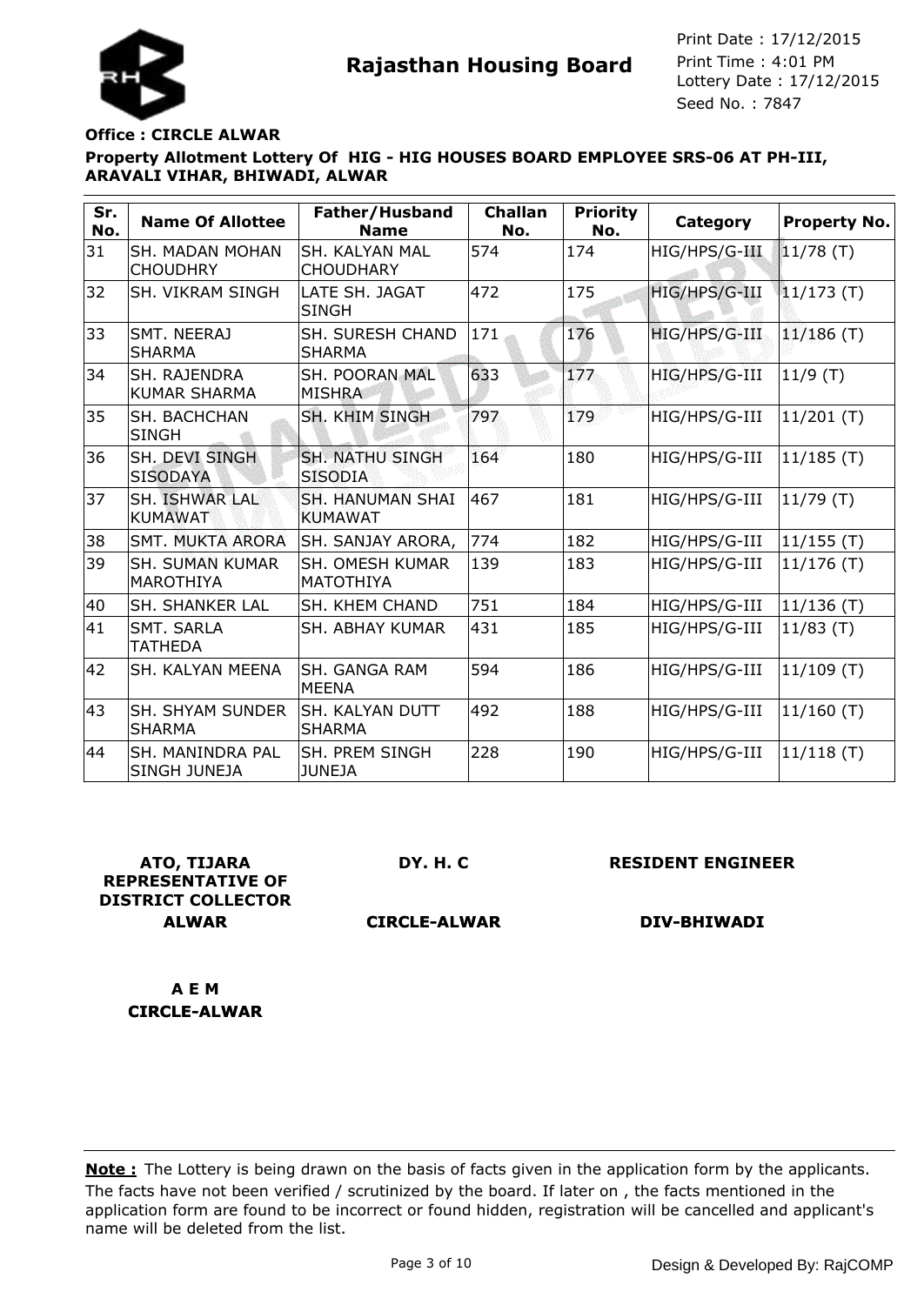



### **Office : CIRCLE ALWAR**

# **Property Allotment Lottery Of HIG - HIG HOUSES BOARD EMPLOYEE SRS-06 AT PH-III, ARAVALI VIHAR, BHIWADI, ALWAR**

| Sr.<br>No. | <b>Name Of Allottee</b>                | Father/Husband<br><b>Name</b>          | <b>Challan</b><br>No. | <b>Priority</b><br>No. | Category      | <b>Property No.</b> |
|------------|----------------------------------------|----------------------------------------|-----------------------|------------------------|---------------|---------------------|
| 45         | SH. I.R. NIAZI                         | SH. M. R. NIAZI                        | 575                   | 191                    | HIG/HPS/G-III | 11/6 (T)            |
| 46         | SH. MAHESH LAL<br><b>PUROHIT</b>       | SH. MOTI LAL<br><b>PUROHIT</b>         | 404                   | 192                    | HIG/HPS/G-III | $11/127$ (T)        |
| 47         | <b>SH. RAKESH PAREEK</b>               | LATE SH. ROOP<br><b>NARIAN PAREEK</b>  | 126                   | 193                    | HIG/HPS/G-III | $11/206$ (T)        |
| 48         | SH. RAMII LAL<br><b>SHARMA</b>         | LATE SH. BHAGWAN<br><b>DAS</b>         | 697                   | 194                    | HIG/HPS/G-III | $11/192$ (T)        |
| 49         | SH. PAWAN KUMAR<br><b>SHARMA</b>       | SH. HARNARIAN<br><b>SHARMA</b>         | 319                   | 195                    | HIG/HPS/G-III | 11/139(T)           |
| 50         | SH. HANUMAN<br><b>PRASAD SAINI</b>     | <b>SH. ROOP NARIAN</b><br><b>SAINI</b> | 652                   | 196                    | HIG/HPS/G-III | 11/177(T)           |
| 51         | <b>SH. AJAY SINGH</b><br><b>PUNDIR</b> | <b>SH. AMAR SINGH</b>                  | 429                   | 198                    | HIG/HPS/G-III | $11/135$ (T)        |
| 52         | <b>SH. RAMDHAN</b><br><b>MAISAN</b>    | SH. VIJAY LAL                          | 770                   | 199                    | HIG/HPS/G-III | $11/190$ (T)        |
| 53         | SH. SUMNESH<br><b>KUMAR PATNI</b>      | LATE SH. PURAN<br><b>CHAND PATNI</b>   | 110                   | 201                    | HIG/HPS/G-III | $11/166$ (T)        |
| 54         | SH. RAM BABU<br><b>CHITOSIA</b>        | <b>SH. RAM SUKH</b><br><b>CHITOSIA</b> | 498                   | 202                    | HIG/HPS/G-III | 11/129(T)           |
| 55         | <b>SMT. MANORMA</b>                    | LATE SH. DHANPAT<br><b>SINGH</b>       | 561                   | 204                    | HIG/HPS/G-III | 11/132(T)           |
| 56         | <b>SH. ANIRUDH SINGH</b>               | ISH. BAIJNATH SINGHI505<br>ЛL          |                       | 208                    | HIG/HPS/G-III | $11/86$ (T)         |
| 57         | <b>SH. BISHAN LAL</b>                  | <b>SH. BHAIRA RAM</b>                  | 725                   | 209                    | HIG/HPS/G-III | $11/122$ (T)        |
| 58         | SH. GOKUL RAM<br><b>SOLANKI</b>        | SH. LUMBA RAM<br><b>SOLANKI</b>        | 570                   | 210                    | HIG/HPS/G-III | 11/95(T)            |

**ATO, TIJARA REPRESENTATIVE OF DISTRICT COLLECTOR ALWAR**

**DY. H. C**

**RESIDENT ENGINEER**

**CIRCLE-ALWAR**

**DIV-BHIWADI**

**A E M CIRCLE-ALWAR**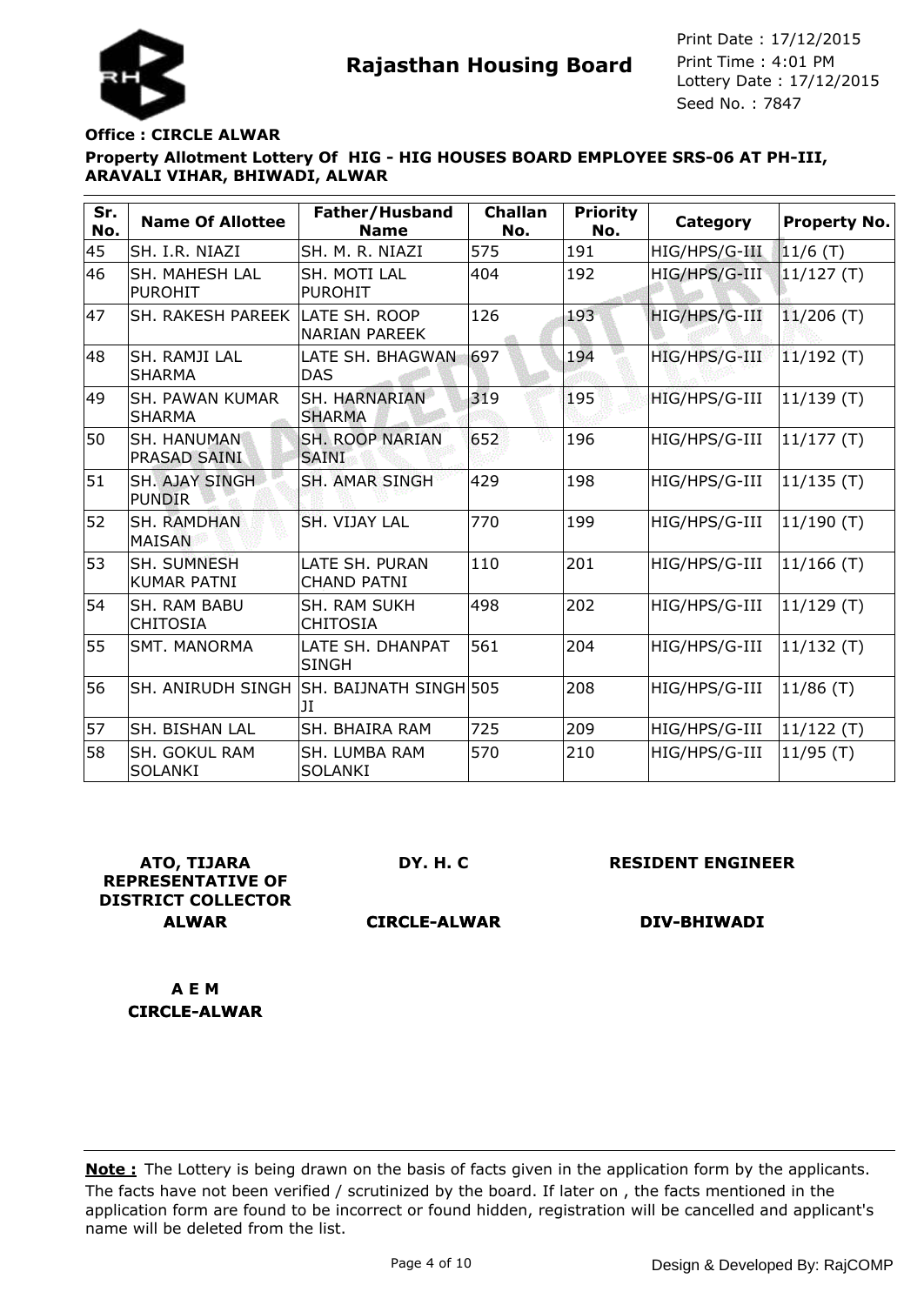

#### **Office : CIRCLE ALWAR**

### **Property Allotment Lottery Of HIG - HIG HOUSES BOARD EMPLOYEE SRS-06 AT PH-III, ARAVALI VIHAR, BHIWADI, ALWAR**

| Sr.<br>No. | <b>Name Of Allottee</b>                     | Father/Husband<br><b>Name</b>                          | <b>Challan</b><br>No. | <b>Priority</b><br>No. | Category      | Property No. |
|------------|---------------------------------------------|--------------------------------------------------------|-----------------------|------------------------|---------------|--------------|
| 59         | <b>SMT. TOP KANWAR</b>                      | SH. RAGHUVEER<br>SINGH SHEKHAWAT                       | 309                   | 212                    | HIG/HPS/G-III | $11/146$ (T) |
| 60         | <b>SH. NARENDRA</b><br><b>KUMAR SHARMA</b>  | SH. KAILASH<br><b>NARIAN SHARMA</b>                    | 229                   | 213                    | HIG/HPS/G-III | $11/76$ (T)  |
| 61         | SH. VICTOR KHAN                             | SH. ABID ALI KHAN                                      | 696                   | 214                    | HIG/HPS/G-III | $11/172$ (T) |
| 62         | SH. GOPAL LAL<br><b>MEENA</b>               | SH. MOOL CHAND<br><b>MEENA</b>                         | 599                   | 215                    | HIG/HPS/G-III | $11/191$ (T) |
| 63         | <b>SH. GOPAL CHAND</b><br><b>SHARMA</b>     | LATE SH. GULAB<br><b>CHAND SHARMA</b>                  | 328                   | 216                    | HIG/HPS/G-III | 11/133(T)    |
| 64         | SH. POORAN MAL<br><b>SHARMA</b>             | <b>SH. JHUNTHA RAM</b><br><b>SHARMA</b>                | 280                   | 218                    | HIG/HPS/G-III | $11/140$ (T) |
| 65         | <b>SH. NARENDRA</b><br><b>SINGH</b>         | SH. JASRAJ SINGH                                       | 569                   | 219                    | HIG/HPS/G-III | $11/120$ (T) |
| 66         | <b>SH. SITA RAM</b><br><b>SHARMA</b>        | <b>SH. BANSI DHAR</b><br><b>SHARMA</b>                 | 482                   | 222                    | HIG/HPS/G-III | 11/189(T)    |
| 67         | SH. BUDH RAM<br><b>CHOUDHARY</b>            | LATE SH. DHANNA<br><b>RAM</b>                          | 127                   | 223                    | HIG/HPS/G-III | 11/117(T)    |
| 68         | <b>SH. SUNIL KUMAR</b><br><b>CHATURVEDI</b> | LATE SH. RAMESH<br><b>CHANDER</b><br><b>CHATURVEDI</b> | 452                   | 226                    | HIG/HPS/G-III | 11/167(T)    |
| 69         | <b>SH. SUKHRAM</b><br><b>SWAMI</b>          | SH. RAM DAS SWAMI 466                                  |                       | 228                    | HIG/HPS/G-III | $11/5$ (T)   |
| 70         | <b>SH. MOHMMAD</b><br><b>NASIR</b>          | SH. WALI MOHMMAD                                       | 794                   | 229                    | HIG/HPS/G-III | $11/194$ (T) |
| 71         | SH. GANESH DASS<br><b>ACHARYA</b>           | LATE SH. KRISHANA<br><b>ACHARYA</b>                    | 221                   | 231                    | HIG/HPS/G-III | 11/198(T)    |

**ATO, TIJARA REPRESENTATIVE OF DISTRICT COLLECTOR ALWAR**

**DY. H. C**

**RESIDENT ENGINEER**

**CIRCLE-ALWAR**

**DIV-BHIWADI**

**A E M CIRCLE-ALWAR**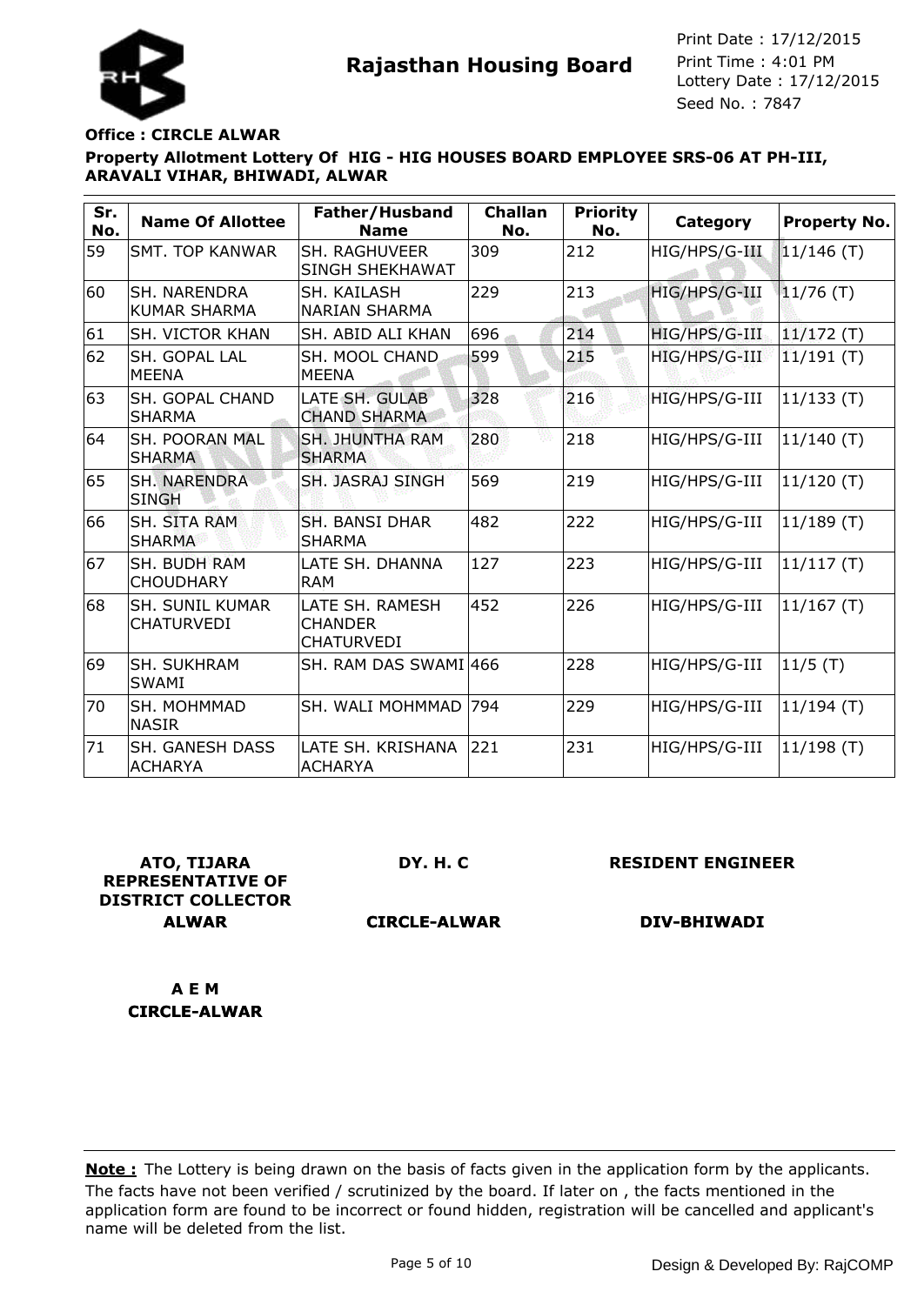

### **Office : CIRCLE ALWAR**

# **Property Allotment Lottery Of HIG - HIG HOUSES BOARD EMPLOYEE SRS-06 AT PH-III, ARAVALI VIHAR, BHIWADI, ALWAR**

| Sr.<br>No. | <b>Name Of Allottee</b>                    | Father/Husband<br><b>Name</b>             | <b>Challan</b><br>No. | <b>Priority</b><br>No. | Category      | <b>Property No.</b> |
|------------|--------------------------------------------|-------------------------------------------|-----------------------|------------------------|---------------|---------------------|
| 72         | SMT. PUSHPA PILLAI                         | <b>SH. VIJAY KUMAR</b><br><b>NAIR</b>     | 368                   | 232                    | HIG/HPS/G-III | 11/171(T)           |
| 73         | <b>SH. ASHOK KUMAR</b><br><b>JAIN</b>      | LATE SH. BHUDAR<br>MAL JI JAIN            | 576                   | 234                    | HIG/HPS/G-III | 11/137(T)           |
| 74         | SH. INDER SINGH                            | <b>SH. MADAN LAL</b>                      | 544                   | 235                    | HIG/HPS/G-III | $11/131$ (T)        |
| 75         | <b>SH. RAMESH CHAND</b><br><b>MAHAWAR</b>  | LATE SH. JOHRI LAL<br><b>MAHAWAR</b>      | 499                   | 236                    | HIG/HPS/G-III | 11/110(T)           |
| 76         | <b>SH. MADAN LAL</b><br><b>SHARMA</b>      | SH. LAXMI NARIAN<br><b>SHARMA</b>         | 162                   | 237                    | HIG/HPS/G-III | $11/179$ (T)        |
| 77         | <b>SH. KAILASH CHAND</b><br><b>JAIN</b>    | <b>SH. MOOL CHAND</b><br><b>JAIN</b>      | 540                   | 55                     | HIG/ORS/G-III | $11/115$ (T)        |
| 78         | <b>SH. RAMJI LAL</b><br><b>CHOUDHARY</b>   | <b>SH. HAR NATH</b><br><b>CHOUDHARY</b>   | 357                   | 56                     | HIG/ORS/G-III | $11/178$ (T)        |
| 79         | <b>SH. MANOJ KUMAR</b><br><b>DUBEY</b>     | <b>SH. RAMESH</b><br><b>CHANDER DUBEY</b> | 55                    | 57                     | HIG/ORS/G-III | 11/99(T)            |
| 80         | <b>SH. VIJAY KUMAR</b><br><b>KUMAWAT</b>   | LATE SH.<br>RAMNARIAN<br><b>KUMAWAT</b>   | 356                   | 58                     | HIG/ORS/G-III | 11/98(T)            |
| 81         | <b>SH. RAMESH CHAND</b><br><b>GUPTA</b>    | SH. JAGDISH PRSAD<br><b>GUPTA</b>         | 58                    | 59                     | HIG/ORS/G-III | 11/153(T)           |
| 82         | <b>SH. RAJENDRA</b><br><b>KUMAR SHARMA</b> | SH. MOHAN LAL<br><b>SHARMA</b>            | 95                    | 60                     | HIG/ORS/G-III | $ 11/169(T)\rangle$ |
| 83         | SH. DHARAMENDRA<br><b>GOPAL KMATHAN</b>    | SH. SHIV GOPAL<br><b>KAMTHAN</b>          | 647                   | 61                     | HIG/ORS/G-III | 11/142(T)           |
| 84         | <b>SH. IDU KHAN</b>                        | LATE SH. SEWA<br><b>KHAN</b>              | 689                   | 62                     | HIG/ORS/G-III | 11/101(T)           |

**ATO, TIJARA REPRESENTATIVE OF DISTRICT COLLECTOR ALWAR**

**DY. H. C**

**RESIDENT ENGINEER**

**CIRCLE-ALWAR**

**DIV-BHIWADI**

**A E M CIRCLE-ALWAR**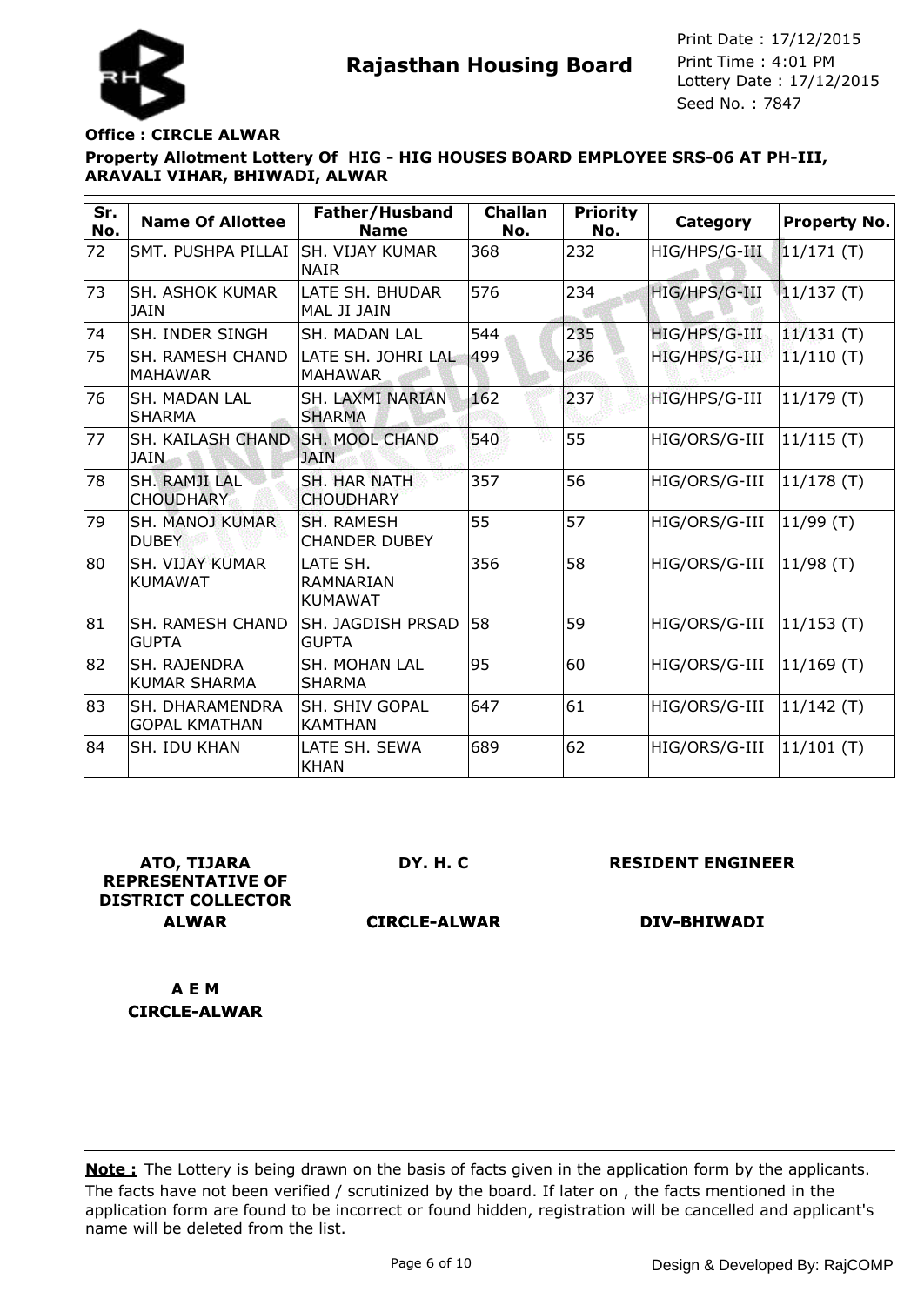

### **Office : CIRCLE ALWAR**

# **Property Allotment Lottery Of HIG - HIG HOUSES BOARD EMPLOYEE SRS-06 AT PH-III, ARAVALI VIHAR, BHIWADI, ALWAR**

| Sr.<br>No. | <b>Name Of Allottee</b>                     | Father/Husband<br><b>Name</b>            | <b>Challan</b><br>No. | <b>Priority</b><br>No. | Category      | Property No. |
|------------|---------------------------------------------|------------------------------------------|-----------------------|------------------------|---------------|--------------|
| 85         | SH. OM PRAKASH                              | LATE SH. BAJRANG<br>LAL                  | 100                   | 63                     | HIG/ORS/G-III | $11/161$ (T) |
| 86         | SH. BHAWANI SINGH LATE SH. VIJAY            | <b>SINGH</b>                             | 525                   | 64                     | HIG/ORS/G-III | $11/130$ (T) |
| 87         | SMT. UMA KAPOOR                             | LATE SH. DEVENDER<br><b>KUMAR KAPOOR</b> | 487                   | 65                     | HIG/ORS/G-III | $11/141$ (T) |
| 88         | <b>SH. MARGANDRA</b><br><b>KUMAR SHARMA</b> | SH. LAXMAN LAL<br><b>SHARMA</b>          | 170                   | 66                     | HIG/ORS/G-III | 11/187(T)    |
| 89         | SH. KAILASH CHAND<br><b>SHARMA</b>          | <b>SH. REWAD MAL</b><br><b>SHARMA</b>    | 67                    | 67                     | HIG/ORS/G-III | $11/145$ (T) |
| 90         | <b>SH. SANJAY</b><br><b>CHAUBISA</b>        | <b>SH. R L CHAUBISA</b>                  | 586                   | 68                     | HIG/ORS/G-III | 11/154(T)    |
| 91         | <b>SH. BIRBAL VERMA</b>                     | ISH. KARTAR SINGH                        | 479                   | 69                     | HIG/ORS/G-III | $11/123$ (T) |
| 92         | <b>SH. LOON KARAN</b><br><b>KUMHAR</b>      | SH. SURAJ MAL<br><b>KUMHAR</b>           | 125                   | 70                     | HIG/ORS/G-III | $11/119$ (T) |
| 93         | <b>SH. ASHOK KUMAR</b><br><b>SAMARIA</b>    | <b>SH. HANUMAN SHAI</b>                  | 580                   | 71                     | HIG/ORS/G-III | $11/125$ (T) |
| 94         | SMT, MITHLESH JAIN SH, KAMAL CHAND          | <b>JAIN</b>                              | 188                   | 72                     | HIG/ORS/G-III | 11/195(T)    |
| 95         | SMT. SUSHILA SETHI SH. MAHENDER             | <b>KUMAR SETHI</b>                       | 142                   | 73                     | HIG/ORS/G-III | $11/126$ (T) |
| 96         | SH. MAN SINGH<br>YADAV                      | SH. NATHI LAL                            | 227                   | 74                     | HIG/ORS/G-III | 11/11(T)     |
| 97         | SH. HARI PRASAD<br><b>SHARMA</b>            | SH. PAYARA LAL                           | 666                   | 75                     | HIG/ORS/G-III | $11/188$ (T) |

**ATO, TIJARA REPRESENTATIVE OF DISTRICT COLLECTOR ALWAR**

**DY. H. C**

**RESIDENT ENGINEER**

**CIRCLE-ALWAR**

**DIV-BHIWADI**

**A E M CIRCLE-ALWAR**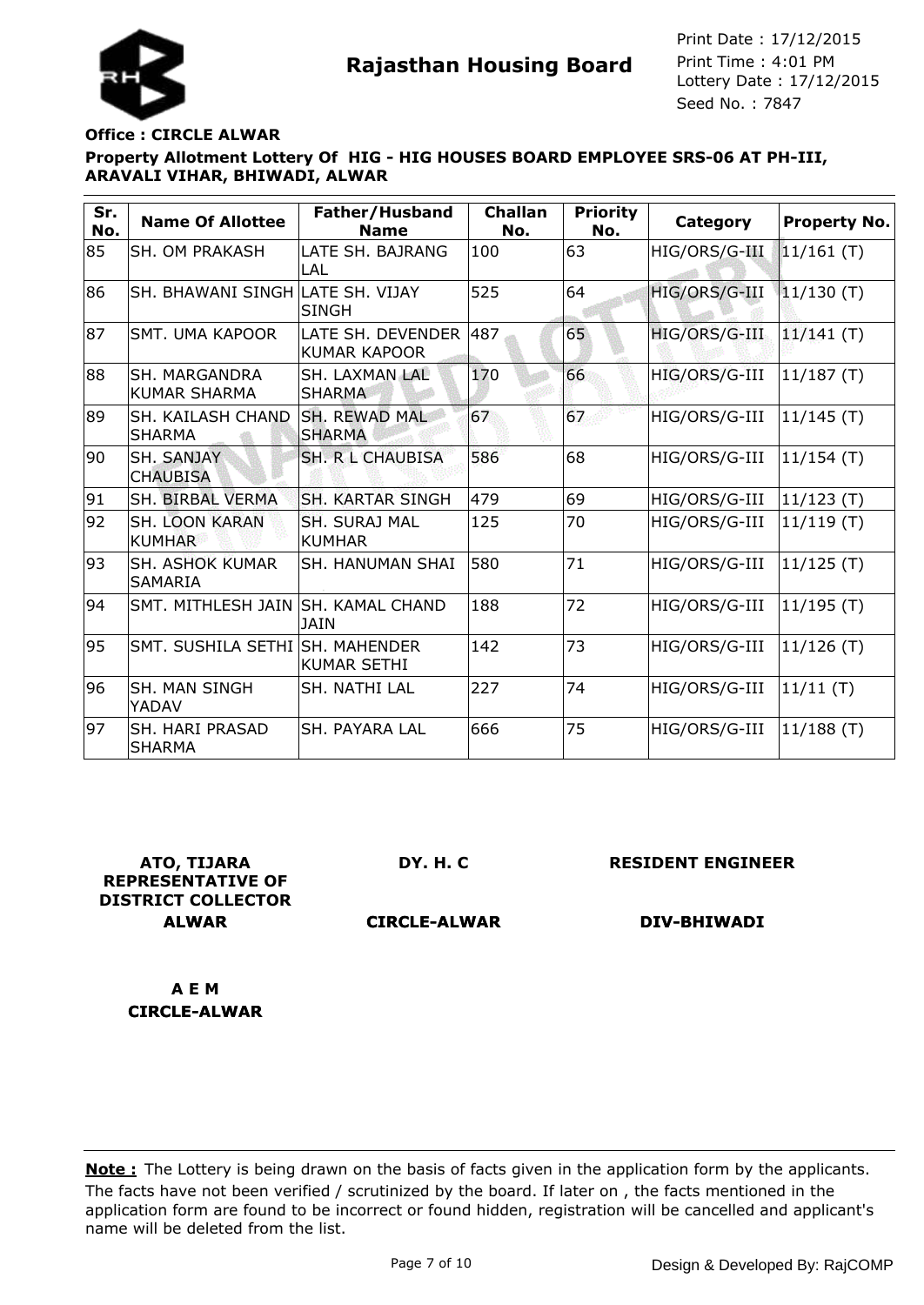



### **Office : CIRCLE ALWAR**

## **Property Allotment Lottery Of HIG - HIG HOUSES BOARD EMPLOYEE SRS-06 AT PH-III, ARAVALI VIHAR, BHIWADI, ALWAR**

| Sr.<br>No. | <b>Name Of Allottee</b>                 | Father/Husband<br><b>Name</b>          | <b>Challan</b><br>No. | <b>Priority</b><br>No. | <b>Category</b> | <b>Property No.</b> |
|------------|-----------------------------------------|----------------------------------------|-----------------------|------------------------|-----------------|---------------------|
| 98         | SH. BRIJ KISHOR<br><b>SHARMA</b>        | SH. GANGADHAR<br><b>SHARMA</b>         | 156                   | 76                     | HIG/ORS/G-III   | 11/100 (T)          |
| 99         | SH. BABU LAL SAHU                       | LATE SH. GOPAL LAL  469<br><b>SAHU</b> |                       | 77                     | HIG/ORS/G-III   | 11/157(T)           |
| 100        | <b>SH. CHOUTH RAM</b>                   | LATE SH. GOPAL LAL  465                |                       | 78                     | HIG/ORS/G-III   | $ 11/97(T)\rangle$  |
| 101        | <b>SH. HANUMAN SAHI</b>                 | LATE SH. HARI LAL JI 731               |                       | 79                     | HIG/ORS/G-III   | $11/107$ (T)        |
| 102        | SH. KRISHAN KUMAR SH. RAMESH<br>DIXIT   | <b>CHANDER SHARMA</b>                  | 87                    | 80                     | HIG/ORS/G-III   | 11/1(T)             |
| 103        | ISH. MANOJ<br> AGARWAL                  | <b>SH. HARI BABU</b><br><b>AGARWAL</b> | 519                   | 81                     | HIG/ORS/G-III   | $11/165$ (T)        |
| 104        | <b>SH. HAKAM CHAND</b><br><b>PANWAR</b> | <b>SH. RAMA RAM</b><br><b>PANWAR</b>   | 460                   | 82                     | HIG/ORS/G-III   | $ 11/2$ (T)         |
| 105        | <b>SH. BHAGWAN</b><br>MANGHNANI         | SH. TAHIL<br><b>MANGHNANI</b>          | 381                   | 83                     | HIG/ORS/G-III   | $ 11/104(T)\rangle$ |
| 106        | SMT. RAJRANI<br><b>CHAUHAN</b>          | SH. HANUMAN<br><b>SINGH CHAUHAN</b>    | 195                   | 84                     | HIG/ORS/G-III   | 11/75(T)            |
| 107        | lSH. MUKAT BIHARI<br><b>PALIWAL</b>     | <b>SH. MURLI NARIAN</b><br>PALIWAL     | 34                    | 85                     | HIG/ORS/G-III   | 11/4(T)             |
| 108        | ISH. RAM KISHOR<br>KUMAWAT              | LATE SH. DEVI LAL<br><b>KUMAWAT</b>    | 311                   | 86                     | HIG/ORS/G-III   | $11/12$ (T)         |
| 109        | ISMT. PARWATI<br>lPINANIYA              | SH. KISHAN CHAND<br>PINANIYA           | 185                   | 87                     | HIG/ORS/G-III   | $11/108$ (T)        |
| 110        | SMT. MEERA KUMARI LATE SH. KISHORE      | <b>KUMAR THAKUR</b>                    | 145                   | 88                     | HIG/ORS/G-III   | $11/8$ (T)          |
| 111        | <b>SMT. KANKU</b>                       | LATE SH. KALJI<br><b>DINDOR</b>        | 672                   | 89                     | HIG/ORS/G-III   | $ 11/182(T)\rangle$ |

**ATO, TIJARA REPRESENTATIVE OF DISTRICT COLLECTOR ALWAR**

**DY. H. C**

**RESIDENT ENGINEER**

**CIRCLE-ALWAR**

**DIV-BHIWADI**

**A E M CIRCLE-ALWAR**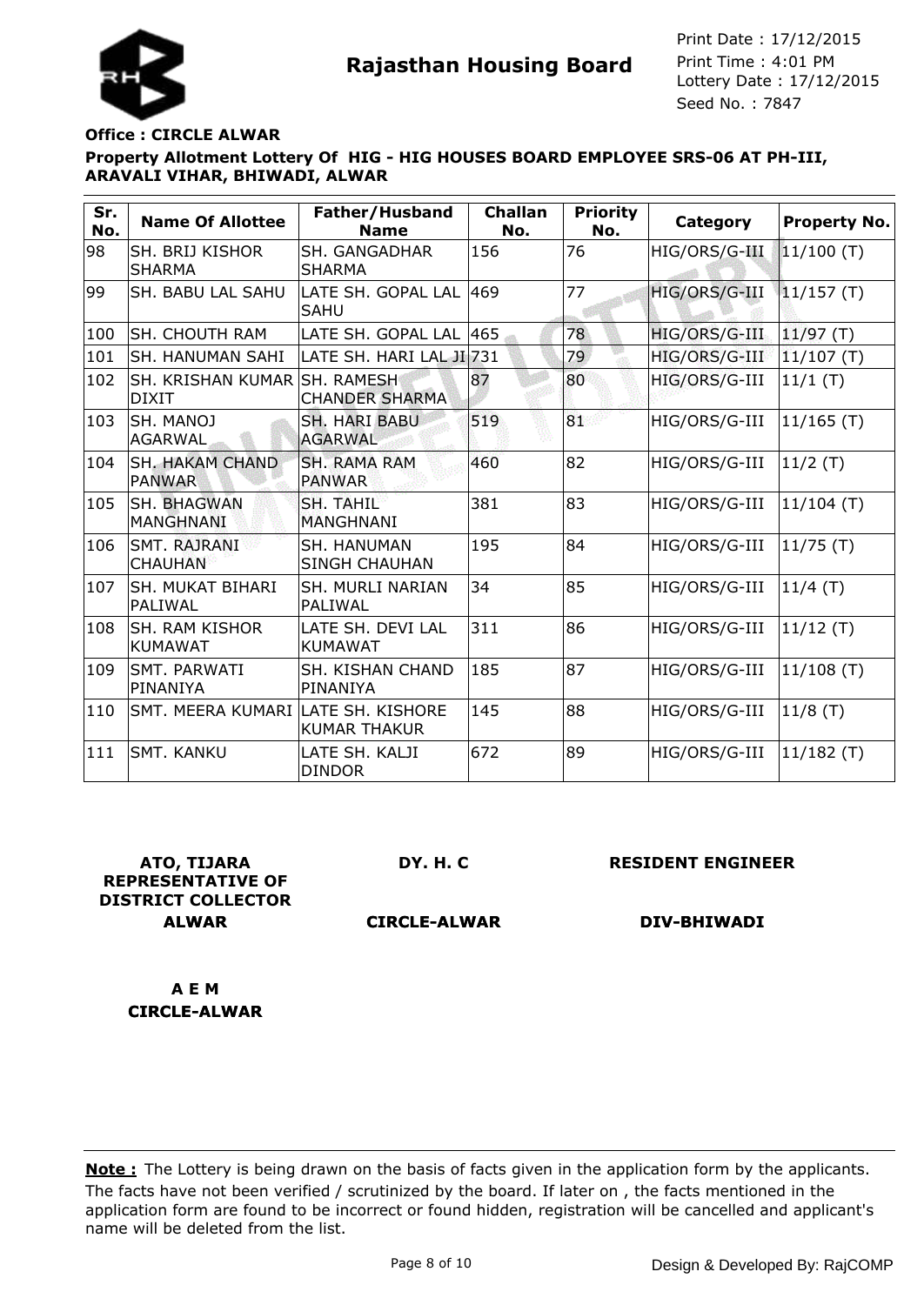



### **Office : CIRCLE ALWAR**

### **Property Allotment Lottery Of HIG - HIG HOUSES BOARD EMPLOYEE SRS-06 AT PH-III, ARAVALI VIHAR, BHIWADI, ALWAR**

| Sr.<br>No. | <b>Name Of Allottee</b>                  | Father/Husband<br><b>Name</b>           | <b>Challan</b><br>No. | <b>Priority</b><br>No. | Category      | Property No.        |
|------------|------------------------------------------|-----------------------------------------|-----------------------|------------------------|---------------|---------------------|
| 112        | <b>SH. SITA RAM</b><br><b>SHARMA</b>     | LATE SH. BADRI LAL<br><b>SHARMA</b>     | 493                   | 90                     | HIG/ORS/G-III | 11/89 (T)           |
| 113        | <b>SH. BABU LAL</b>                      | LATE SH. KALU RAM                       | 320                   | 91                     | HIG/ORS/G-III | $11/148$ (T)        |
| 114        | SH. RIYAZ<br>MOHMMAD KURESHI             | SH. ZAHOOR<br>MOHMMAD KURESHI           | 733                   | 92                     | HIG/ORS/G-III | $11/106$ (T)        |
| 115        | <b>SH. LIAQAT KHAN</b>                   | LATE SH. BAG SINGH 451                  |                       | 93                     | HIG/ORS/G-III | $11/116$ (T)        |
| 116        | <b>SH. GHAN SHYAM</b><br><b>SHARMA</b>   | SH. KAILASH CHAND 444<br><b>SHARMA</b>  |                       | 94                     | HIG/ORS/G-III | 11/197(T)           |
| 117        | <b>SH. ASHOK KUMAR</b><br><b>SHARMA</b>  | LATE SH. GOPI<br><b>CHAND SHARMA</b>    | 190                   | 95                     | HIG/ORS/G-III | $11/202$ (T)        |
| 118        | SH. SATISH<br><b>PRAKASH MATHUR</b>      | <b>SH. CHHAGAN MAL</b><br><b>MATHUR</b> | 201                   | 96                     | HIG/ORS/G-III | $ 11/193(T)\rangle$ |
| 119        | <b>SH. NARENDRA</b><br><b>MATHUR</b>     | SH. D. M. MATHUR                        | 658                   | 98                     | HIG/ORS/G-III | $ 11/180(T)\rangle$ |
| 120        | <b>SH. RAMESH CHAND</b><br><b>BAIRWA</b> | <b>SH. RAM GOPAL</b>                    | 333                   | 99                     | HIG/ORS/G-III | $11/205$ (T)        |
| 121        | <b>SH. HANUMAN SHAI</b><br><b>SAINI</b>  | LATE SH. LADU RAM<br><b>SAINI</b>       | 470                   | 100                    | HIG/ORS/G-III | 11/88(T)            |
| 122        | <b>SH. PRATAP CHAND</b><br>SONI          | SH. HARU MAL                            | 150                   | 101                    | HIG/ORS/G-III | $11/183$ (T)        |
| 123        | SH. HEMENDRA<br><b>MATHUR</b>            | LATE SH. DURGA<br>PRASAD MATHUR         | 42                    | 102                    | HIG/ORS/G-III | $11/121$ (T)        |
| 124        | <b>SH. CHAND RATAN</b><br><b>ACHARYA</b> | LATE SH. RIKHAB<br><b>DAS ACHARYA</b>   | 222                   | 103                    | HIG/ORS/G-III | $11/168$ (T)        |
| 125        | <b>SH. RAJENDRA</b><br><b>PRASAD</b>     | SH. NIHAL SINGH                         | 325                   | 104                    | HIG/ORS/G-III | $11/84$ (T)         |

**ATO, TIJARA REPRESENTATIVE OF DISTRICT COLLECTOR ALWAR**

**DY. H. C**

**RESIDENT ENGINEER**

**CIRCLE-ALWAR**

**DIV-BHIWADI**

**A E M CIRCLE-ALWAR**